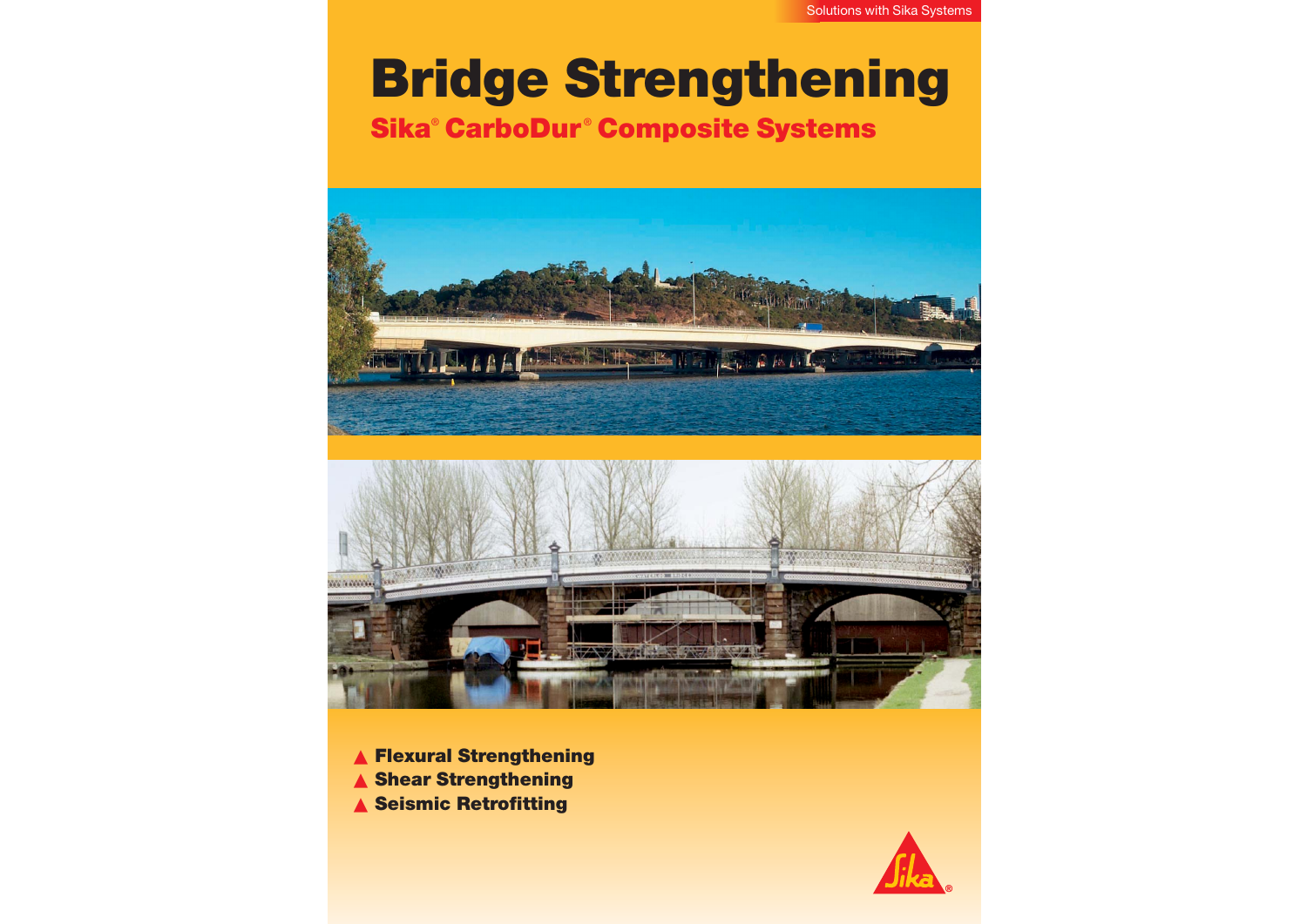

## **Flexural Strengthening**





2



# **Bridge Strengthening with Sika® Carbo Dur ® Composite Systems**

## **System Solutions for Reinforced and Prestressed Concrete, Timber and Masonry Arch Bridges**

**Greece**



**Indonesia China**

**Flexural Strengthening with** ▲ Sika<sup>®</sup> CarboDur<sup>®</sup> CFRP plates ▲ Sika<sup>®</sup> CarboDur<sup>®</sup> prestressed

▲ SikaWrap<sup>®</sup> FRP fabrics

## **Seismic Retrofitting**





## **Timber Bridge**







**Switzerland**

## **Prestressed Strengthening**





**Germany**



**Shear Strengthening with** ▲ Sika**®**CarboShear L**®** CFRP plates ▲ SikaWrap<sup>®</sup> FRP fabrics

# **Sika® System Solutions for:**

**Seismic Retrofitting with** ▲ SikaWrap<sup>®</sup> FRP fabrics

CFRP plates

- ▲ **Corrosion of the reinforcement**
- ▲ **Corrosion of prestressing cables**
- ▲ **Increased traffic loads**
- ▲ **Inadequate design**
- ▲ **Modified Standards/Codes**
- ▲ **Excessive cracking of concrete**
- ▲ **Seismic retrofitting**

**All Sika© Composite Materials are bonded with Sikadur High Strength Epoxy Adhesives** 



## **Reasons for Strengthening**

**Cover Pictures:** Prestressed Concrete Bridge Sika® «World record» in Composite-Plate length, Australia Steel-Concrete Bridge Sika® «Tailor made» Composite Plate, United Kingdom











### **FRP Fabrics:**

Uni- and/or bidirectional Fabrics with Carbon, Glass and Aramid Fibres. Mostly used for seismic retrofitting and shear strengthening.

### **CFRP Plates:**

Carbon Fibre Plates produced by pultrusion process with precize material properties. Mostly used for flexural and shear strengthening of dynamic loaded structures such as bridges, etc.



## **Materials used**







**CFRP Plate Magnification 1:2000 Bridge Deck: Design of Plates Applied CarboDur CFRP Plates**